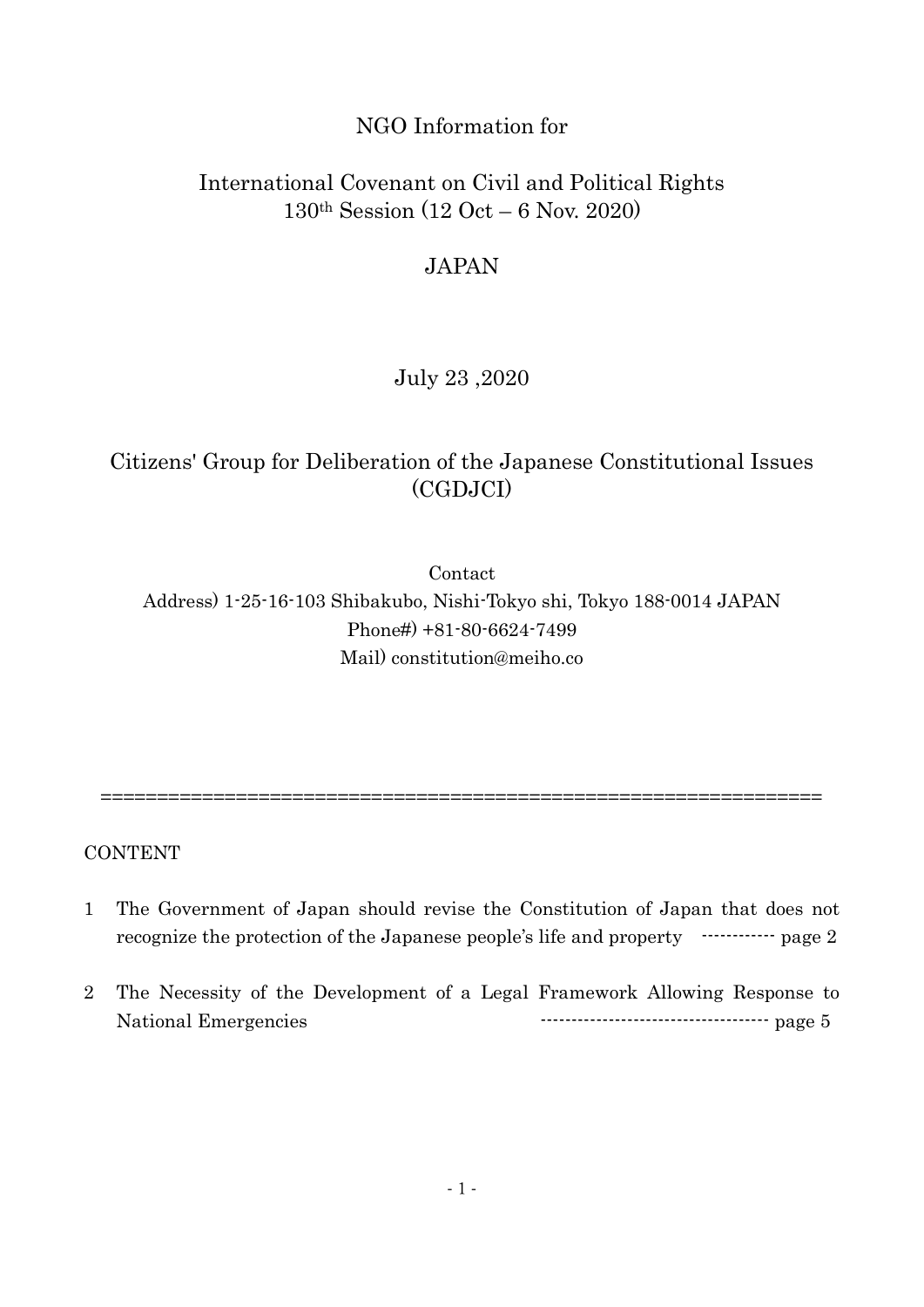1

### The Government of Japan should revise the Constitution of Japan that does not recognize the protection of the Japanese people's life and property

#### 1. Relevant ICCPR Articles

Article 1-1, Article 2-2, and Article 9-1

#### 2. Summary

The Constitution of Japan, Article 9, Paragraph 2 does not recognize the right of belligerency of the State and prohibits the Japanese people from resisting an invasion of a foreign aggressor in order to protect their own life and property. [Article 9-(2): In order to accomplish the aim of the preceding paragraph, land, sea, and air forces as well as other war potential, will never be maintained. The right of belligerency of the state will not be recognized.] Therefore, should a country invade Japan, all that the Japanese people can do is unconditionally surrender, and put their fate into the hands of foreigners. Moreover, if Japanese citizens living abroad should be involved in a war or civil conflict and faced with imminent danger to their lives, Japan is prohibited to use substantial means to protect its overseas citizens. Thus, the Constitution of Japan deprives its people of the most fundamental human right—the right to life, and therefore, the Japanese Government must amend this defect to the Constitution.

### 3. The issue in question—The Japanese Constitution does not guarantee the Japanese people's right to life

- 3-1. The stipulation that prohibits a war of self-defense
- (1) The Preface to the Constitution of Japan states, "……We have determined to preserve our security and existence, trusting in the justice and faith of the peace-loving peoples of the world." This statement is based on an irresponsible illusion, that countries worldwide unanimously respect "justice and faith" and will never wage war and so Japan has no need to protect itself. This line of thinking is totally unrealistic and far from reality--Japanese people are in fact forced to abandon their essential right to life and property.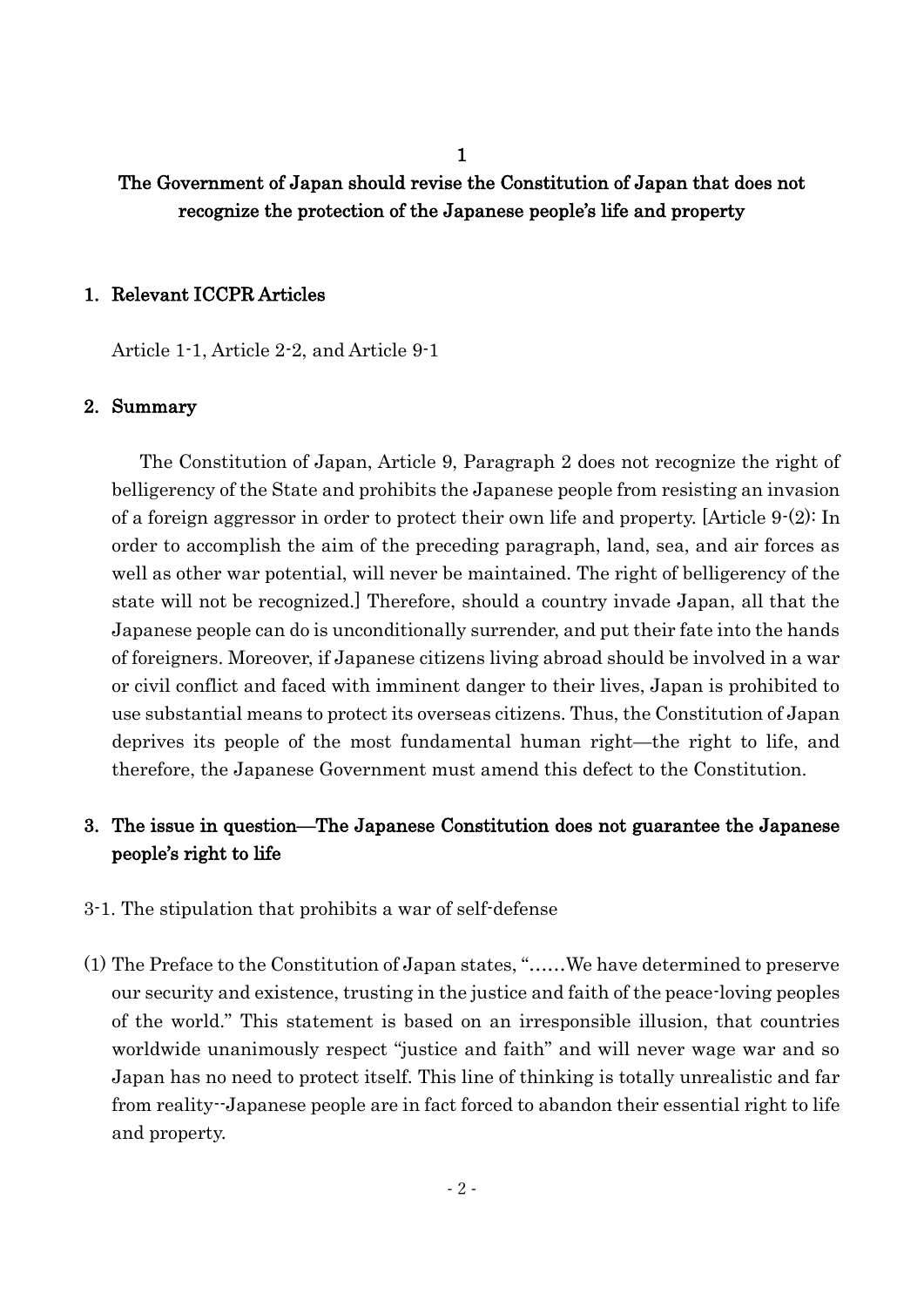- (2) Article 9 of the Japanese Constitution stipulates:
	- 1) Aspiring sincerely to an international peace based on justice and order, the Japanese people forever renounce war as a sovereign right of the nation and the threat or use of force as means of settling international disputes.
	- 2) In order to accomplish the aim of the preceding paragraph, land, sea, and air forces, as well as other war potential, will never be maintained. The right of belligerency of the state will not be recognized.

Thus, the Japanese Constitution does not recognize the right of belligerency and prohibits the Japanese people from maintaining war potential and taking protective action against foreign invaders.

3-2. Japan's Self-Defense Forces are not sufficiently equipped for national defense

(1) The Self Defense Forces are not a military organization, but a part of the police

Usually, the military uses any means of force except those prohibited by international law (those means that are mentioned on a list of negative acts).

However, by restricting the Japan from maintaining any war potential, the Japanese Self-Defense Forces are in fact a part of the police, and not military, and they are permitted to take actions only on a list of positive actions. In the case of dealing with an enemy invasion, the Japanese Self-Defense Forces must consider in detail which police power on the positive list their prospective action is based on before shooting anti-ship or anti-air missiles. Under an actual attack, there is hardly time for such deep consideration and Japan will not be able to effectively cope with an enemy attack.

(2) The Self-Defense Forces are permitted to fire only in the case of legitimate selfdefense

As the right of belligerency is not recognized in countering foreign aggressors, members of the Japan Self-Defense Forces can fire only in a limited capacity--for their own self-defense. If a JSDF member kills an enemy soldier to protect Japanese civilians, he will be charged with murder, according to Japanese law. On overseas missions, JSDF members have no guarantee of military status. Even if JSDF members rush to rescue Japanese citizens in danger for their lives amid war or rioting in overseas countries, they are allowed to do nothing and have no physical means to save Japanese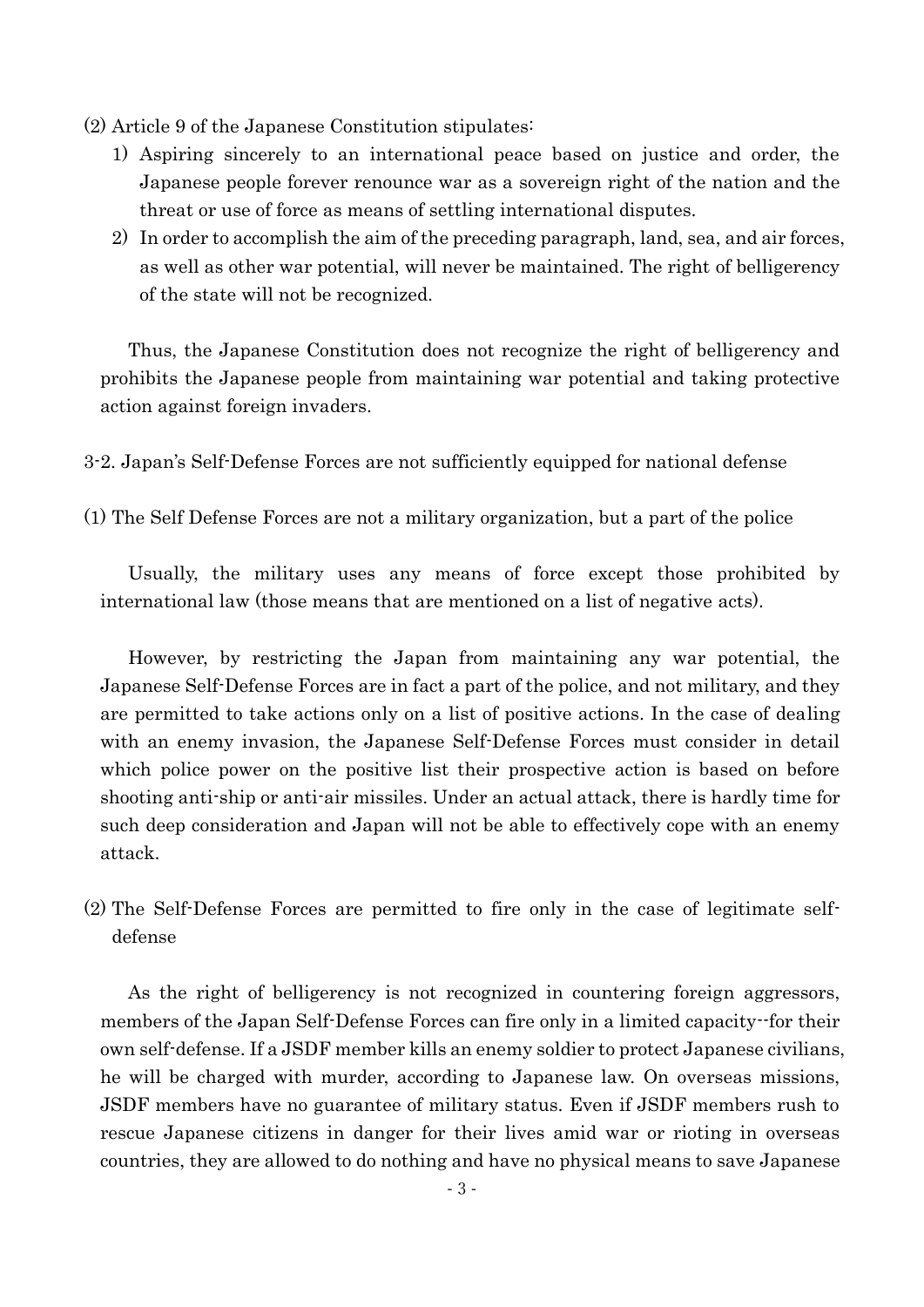citizens--because they have no legal grounds to use force.

(3) The Self-Defense Forces cannot attack enemy bases

Since the right of belligerency is not recognized, the Japan Self-Defense Forces cannot forcibly stop an enemy's missile attack, even when it is clearly anticipated through their satellite reconnaissance. Japanese satellite reconnaissance is used merely to show Japan is under attack by enemy missiles.

#### 4. Conclusion and recommendation to the CCPR

The Constitution of Japan does not permit Japan to possess war potential for the sake of self-defense or the right of belligerency as means of self-defense. Therefore, the Constitution deprives the Japanese people of their means for survival, which clearly violates the following Articles of the International Covenant on Civil and Political Rights:

Article 1-2): …In no case may a people be deprived of its own means of substance.

Article 2-2): Where not already provided for by existing legislative or other measures, each State Party to the present Covenant undertakes to take the necessary steps, in accordance with its constitutional processes and with the provisions of the present Covenant, to adopt such laws or other measures as may be necessary to give effect to the rights recognized in the present Covenant.

Article 9-1): Everyone has the right to liberty and security of person. No one shall be subjected to arbitrary arrest or detention. No one shall be deprived of his liberty except on such grounds and in accordance with such procedure as are established by law.

According to the Committee of the International Covenant on Civil and Political Rights, the Constitution of Japan is not allowed to deprive its people of the right to life. We recommend that the Government of Japan immediately revise the Preface and the Article 9, Paragraph 2 of the Constitution of Japan so that the Japanese people may possess substantial means to protect their country, their lives and their property.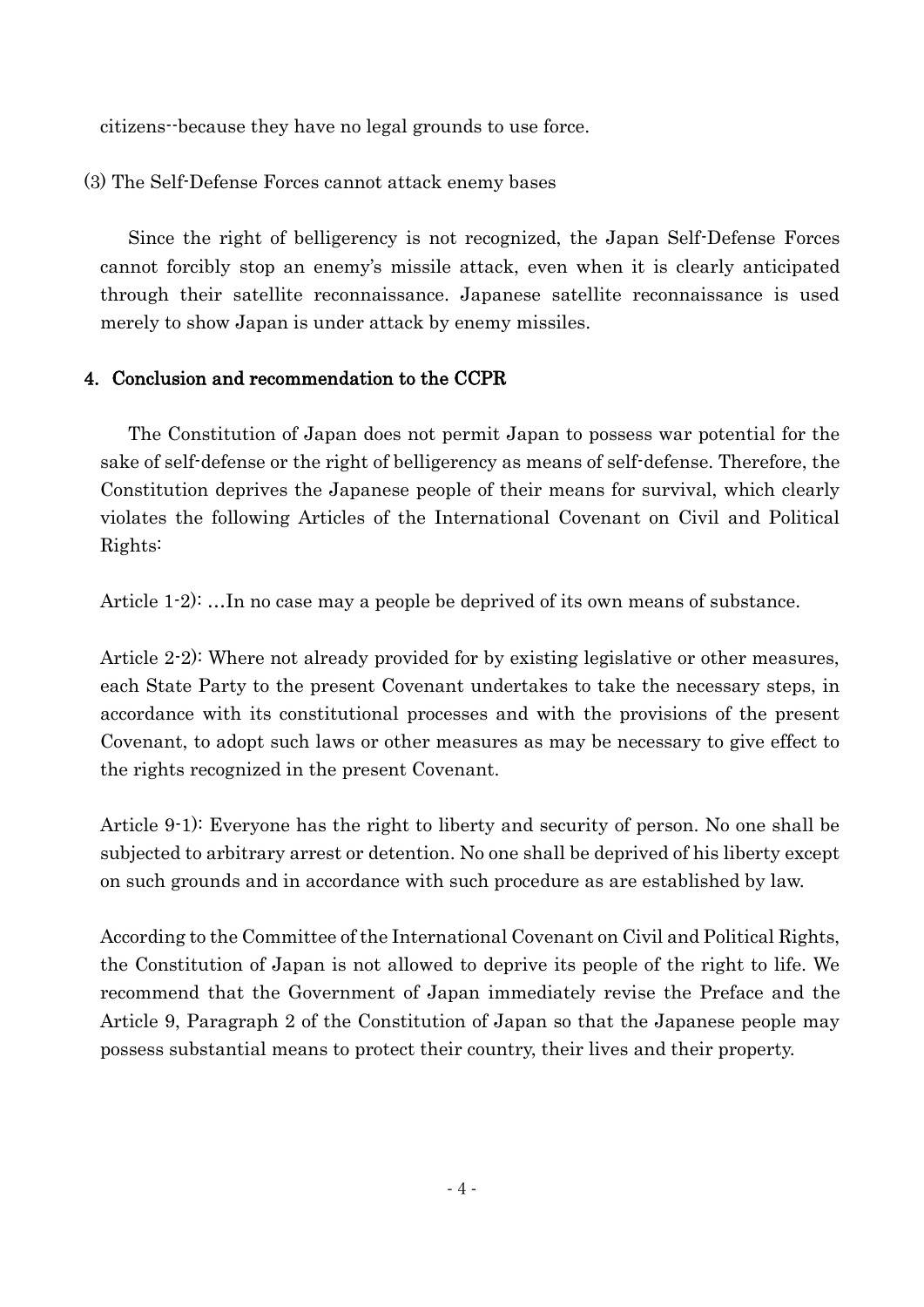## 2 The Necessity of the Establishment of a Legal Framework Allowing Response to National Emergencies

#### 1. Relevant ICCPR Article

Article 4-1

#### 2. Summary

In Japan, under present conditions, each disaster and infection control measure is legally established on an individual basis. This hinders prompt implementation of disaster and infection control measures, allowing for unnecessary damages. This situation is an emergency, in that it poses a threat to the lives of people. Out of a concern that Japan lacks a legal system for coping with such emergencies, this proposal requests that the Japanese government will establish by amendment of the Constitution a clause for emergencies and to institute a legal system.

#### 3. The Constitution of Japan is unable to respond to emergencies that threaten the Japanese people

In Japan, serious disasters such as localized downpours and earthquakes occur year after year and some people have difficulties evacuating when they occur.

The WHO declared a pandemic on March 12, 2020 over the novel coronavirus, the cause of COVID-19.<sup>1</sup> <sup>2</sup>

The Great East Japan Earthquake of March 11, 2011 is still fresh in our memory. Every year, localized downpours lead to collapsed homes, isolation due to flooded roads and deaths. When serious disasters occur, the Self-Defense Force is sent on disaster relief missions at the request of governors but SDF troops are not permitted to engage in activities other than those set forth by law, which hinders rescue.

The revised law on special measures against new types of influenza, which came into effect in Japan on March 13, 2020, permits the declaration of a state of emergency against the new coronavirus<sup>3</sup> and, on April 7, the Japanese government issued a

<sup>1</sup> <https://www.who.int/emergencies/diseases/novel-coronavirus-2019>

<sup>2</sup> <https://twitter.com/WHO/status/1237777021742338049>

<sup>&</sup>lt;sup>3</sup> [https://japan.kantei.go.jp/98\\_abe/statement/202003/\\_00001.html](https://japan.kantei.go.jp/98_abe/statement/202003/_00001.html)